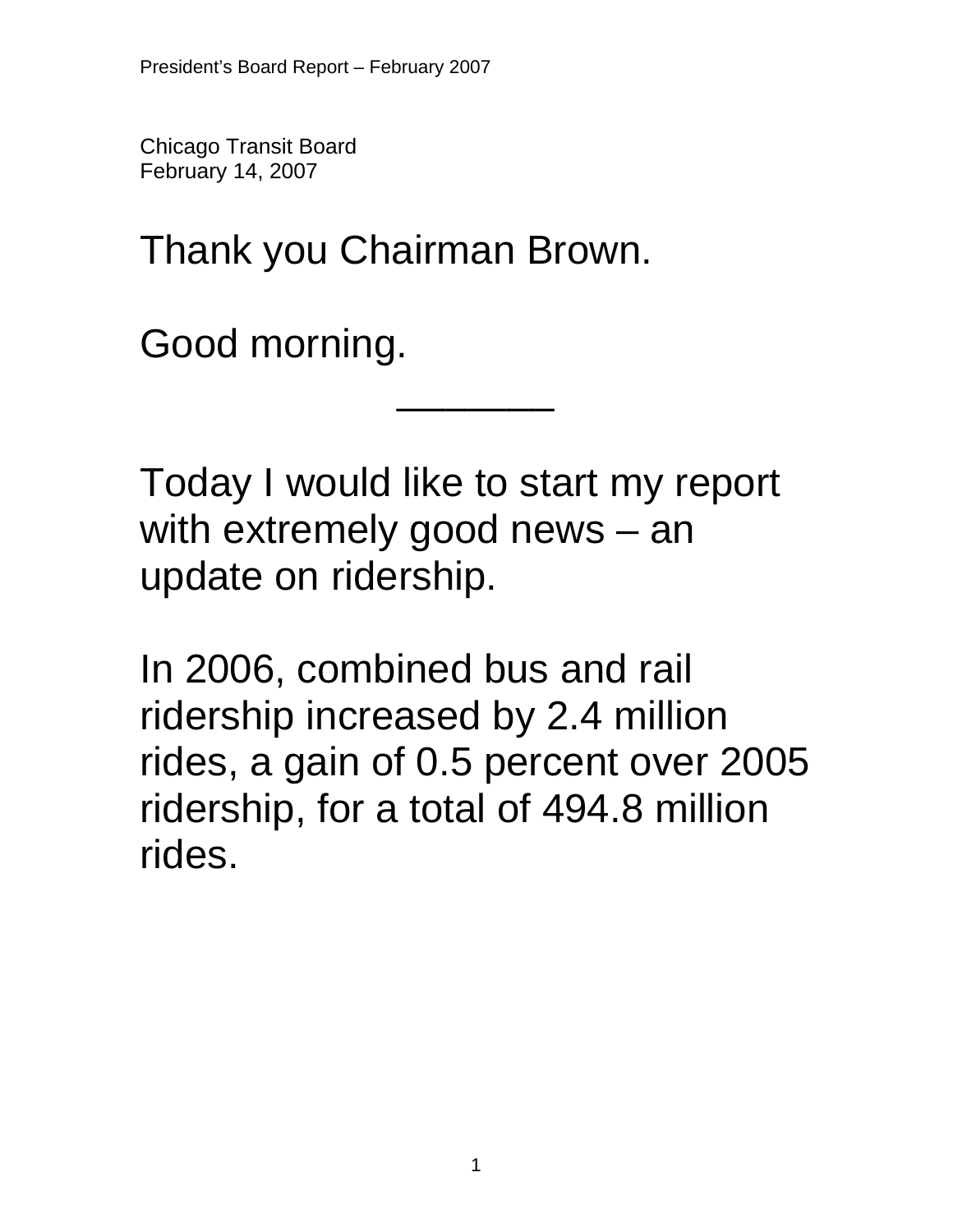It is the highest ridership level since 1993 and means that we have now achieved ridership increases in eight of the past nine years.

The rail system posted particularly strong gains, providing 195.2 million rides, an increase of 8.4 million rides over 2005, or a gain of 4.5 percent. These are ridership levels not seen since in nearly four decades.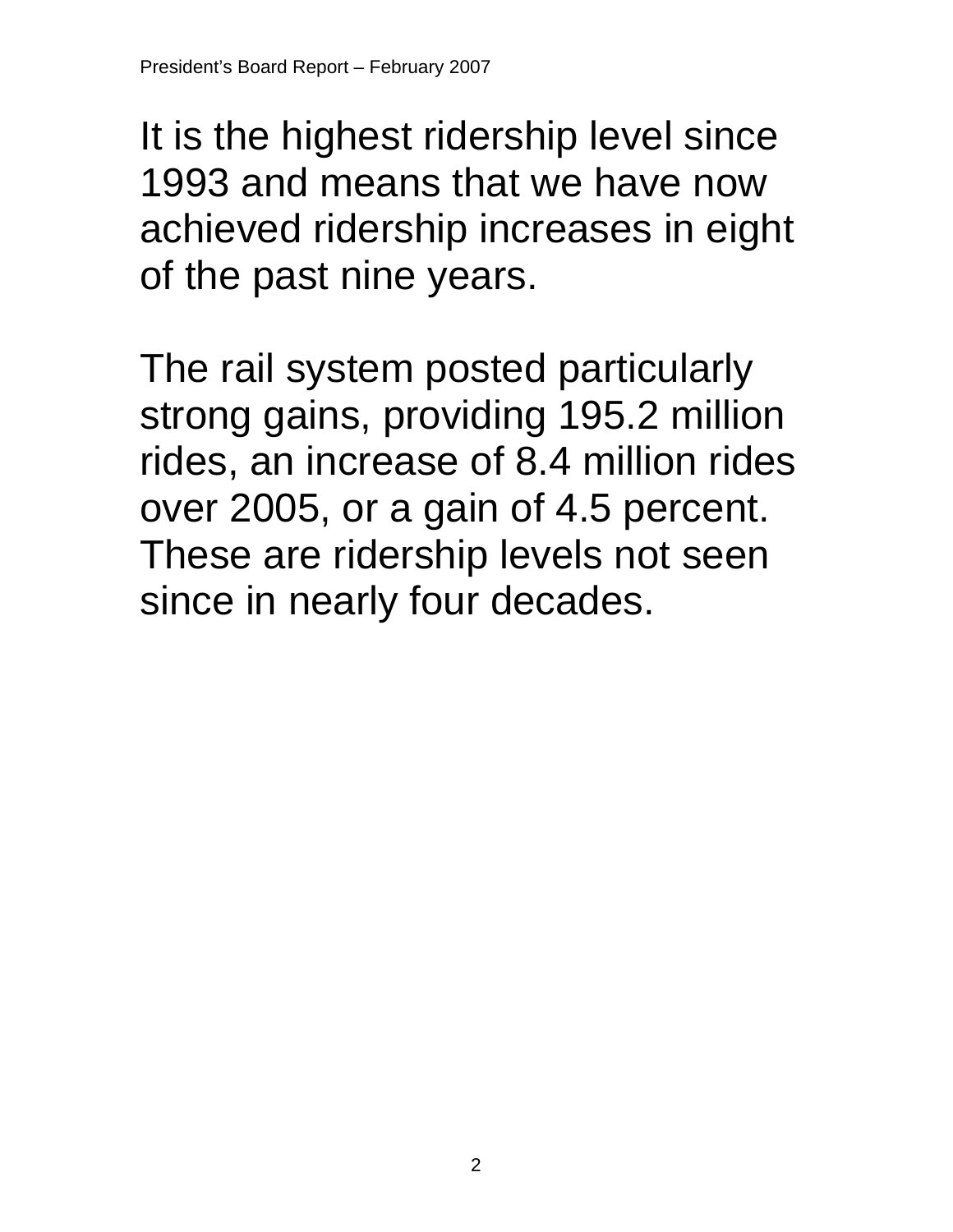Bus ridership levels fell by 1.6 percent in 2006, or 4.8 million fewer rides than in 2005, but at 298.4 million rides still recorded higher levels than in 2004.

These gains occurred despite the fact that CTA transferred paratransit operations to Pace in July 2006. Paratransit rides account for 1.2 million rides.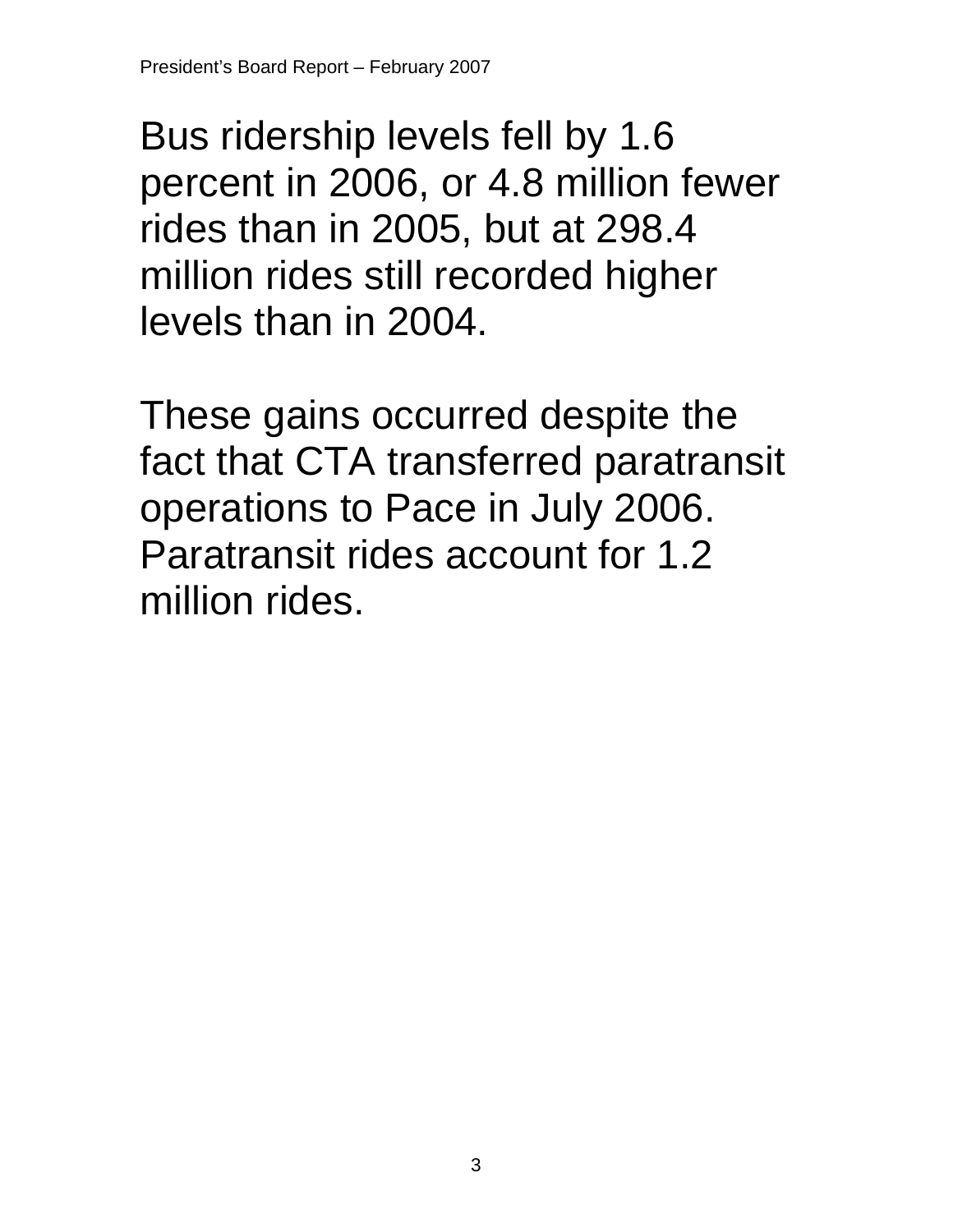At the beginning of the year, cash fares increased by 25 cents to help avoid service cuts due to insufficient operating funding.

The increase was carefully designed to increase revenues while minimizing ridership losses.

The range of CTA fare media – unlimited ride passes, Chicago Card and Chicago Card Plus – allowed the majority of customers to continue to travel on CTA for \$1.75.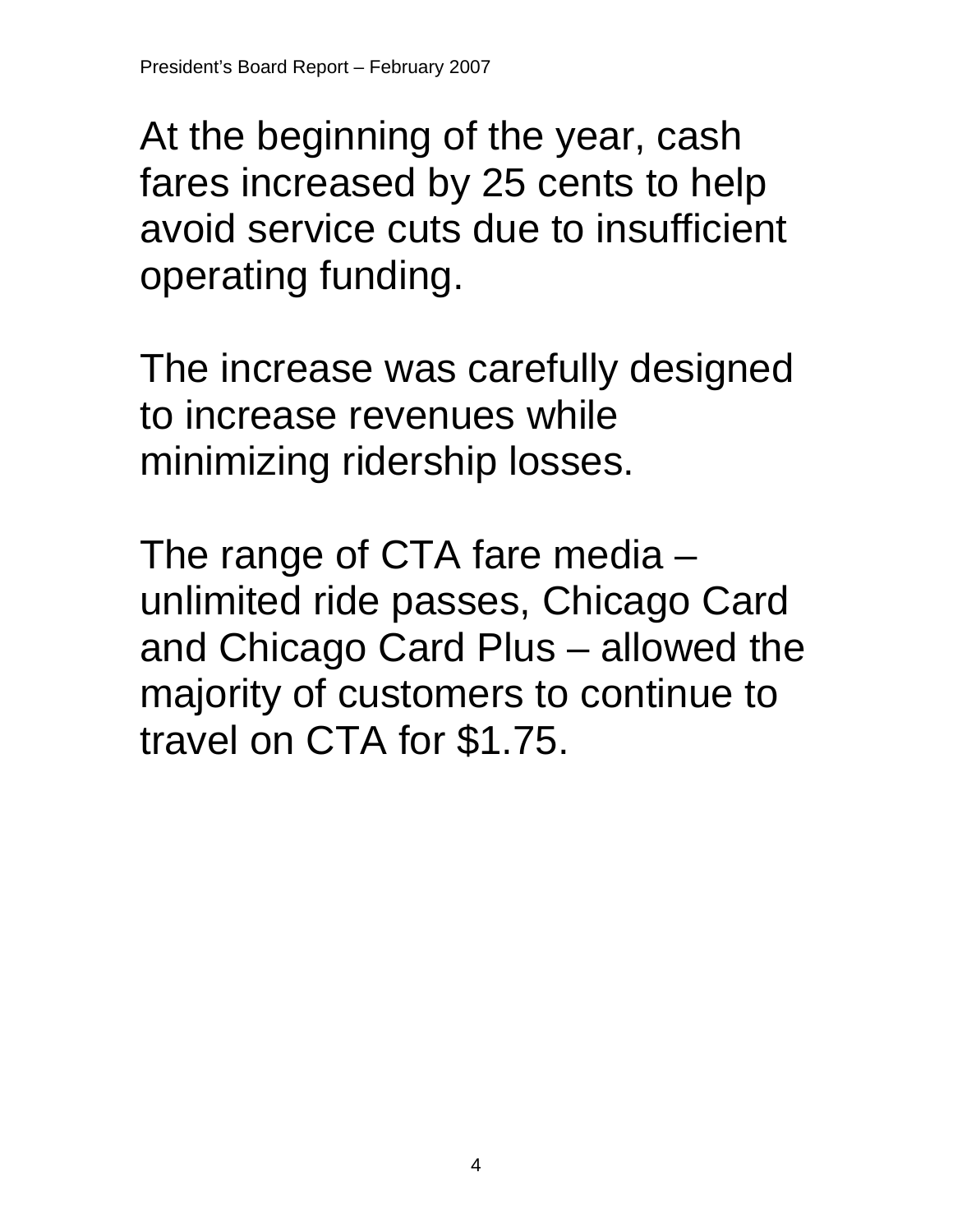Specifically in December, 38.2 million rides were provided during the month, an increase of 2.6 percent compared to December 2005.

Systemwide, ridership in December increased by 1.9 percent on weekdays, Saturdays were up by 8.3 percent, and Sundays/Holiday increased by 3 percent.

This was the second month in a row of ridership increases on the bus system.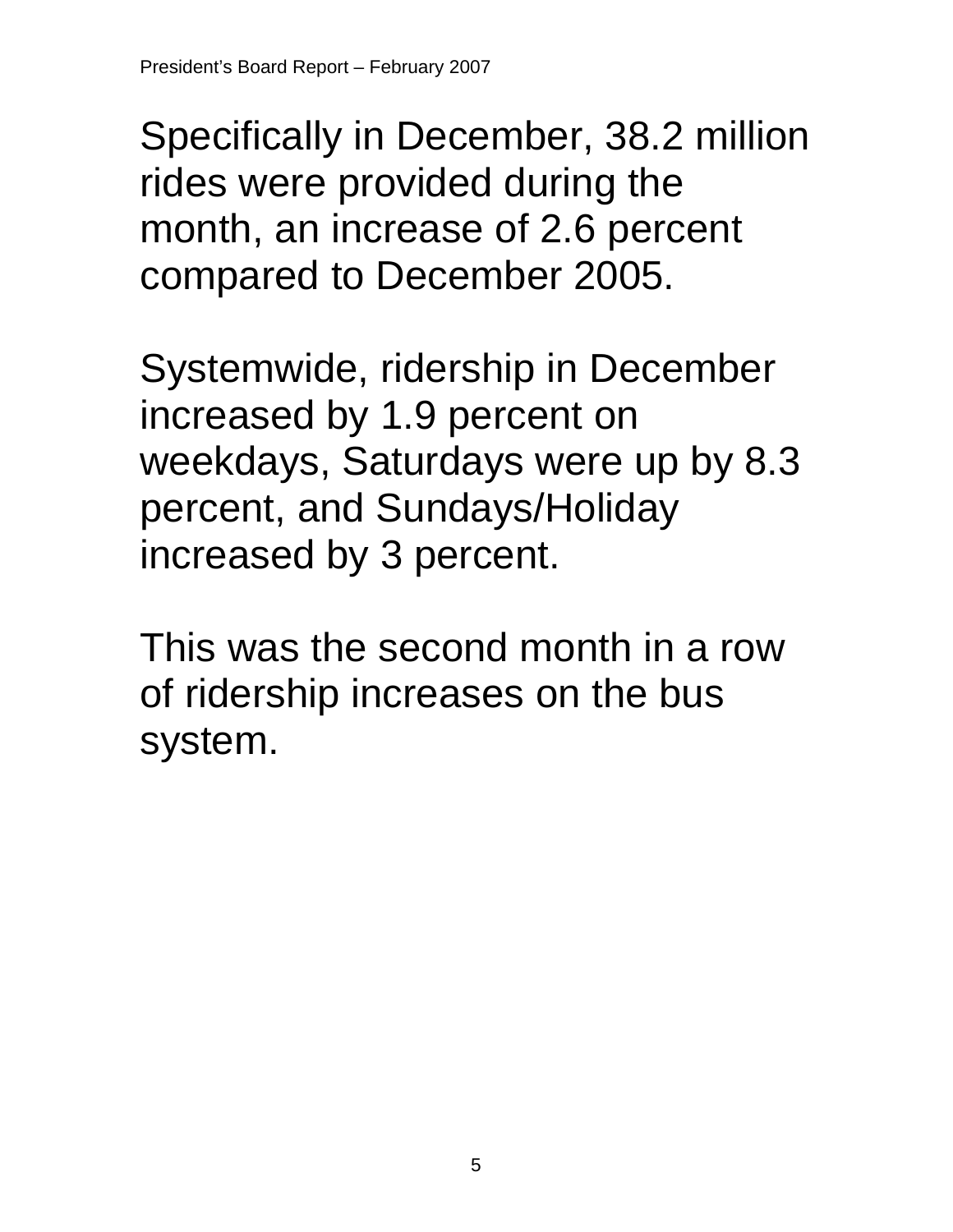The bus system provided 23.8 million rides in December 2006, an increase of 3.5 percent over last year.

Weekdays were up 3 percent, Saturdays were up 9.3 percent, and Sundays/Holidays were up 1.8 percent.

The rail system provided 14.5 million rides in December, an increase of 2.6 percent over last year. Weekdays were up 1.6 percent, Saturdays were up 7.9 percent and Sundays/Holidays were up 7 percent.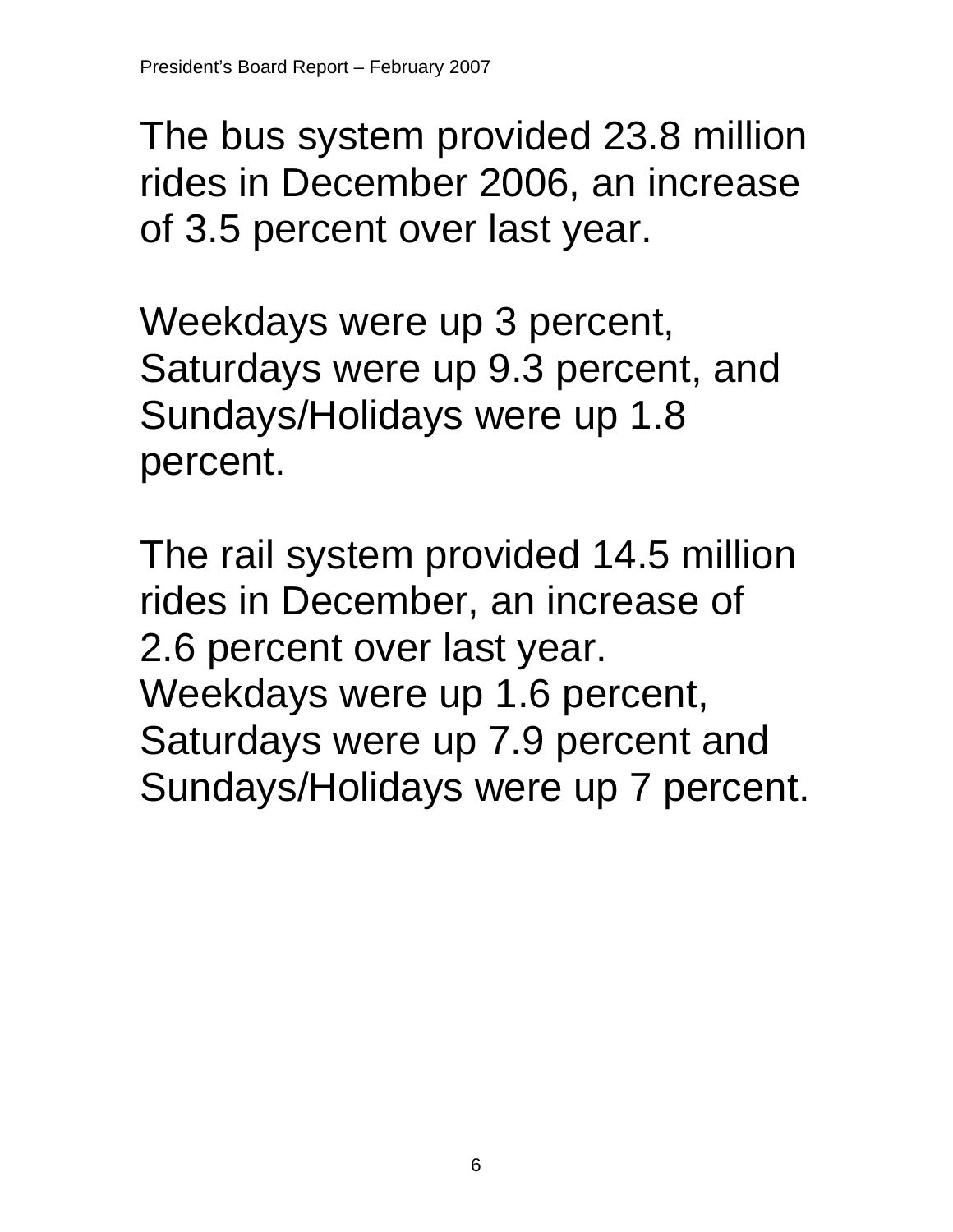A number of factors have contributed to ridership gains in recent years including the successful completion of major capital improvement projects such as the rehabilitation of the Dan Ryan branch of the Red Line and the  $54<sup>th</sup>/Cermak branch, as well$ an investment in new buses for the fleet.

This year past summer we also implemented experimental service enhancements for the West Side and near western suburbs.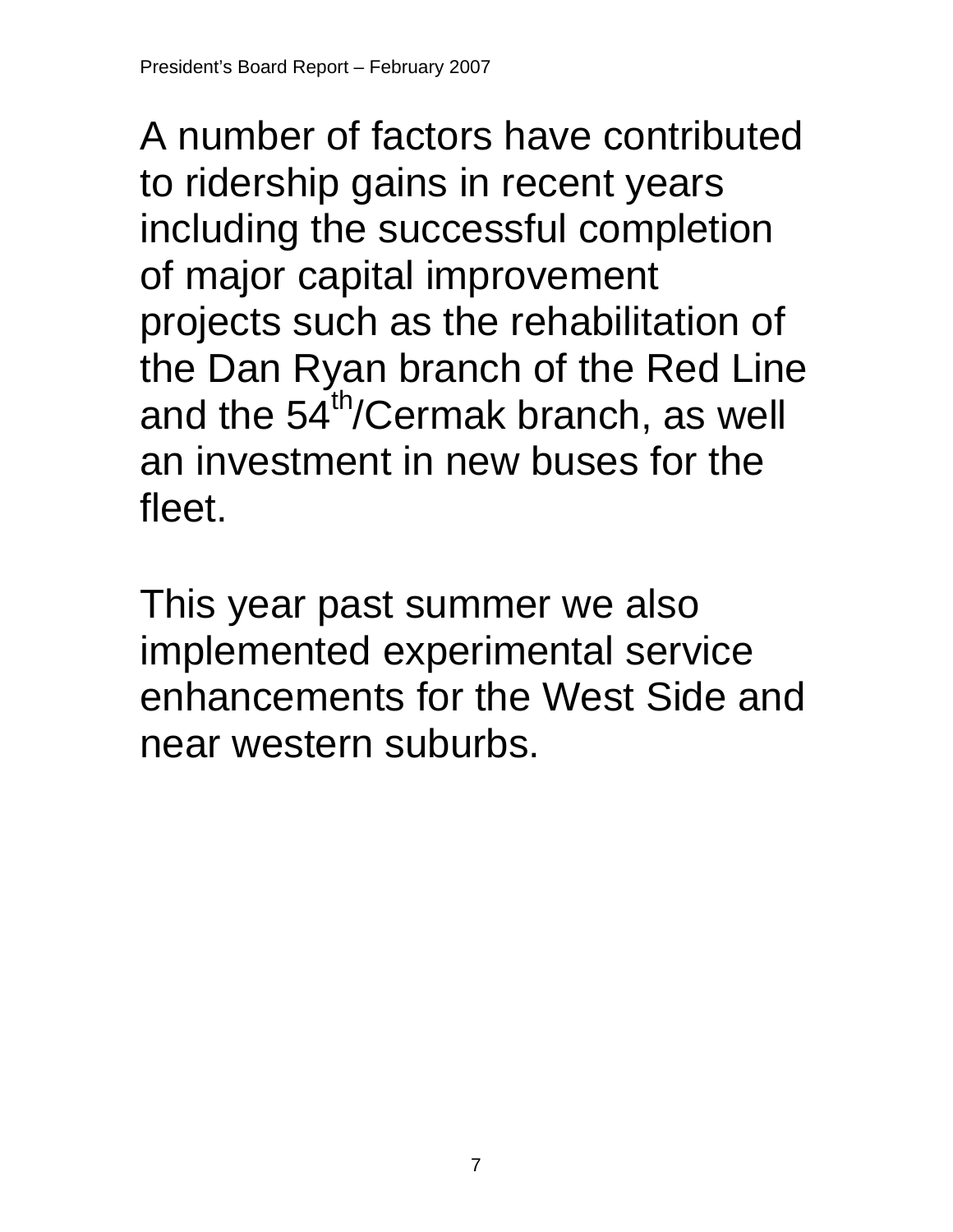Improvements include the introduction of a new rail route, the Pink Line, increased service levels on the Blue Line's Forest Park branch and improvements to 13 bus routes.

Customer response to the improvements has been largely favorable and ridership on both the bus and rail routes included in the experiment continue to grow.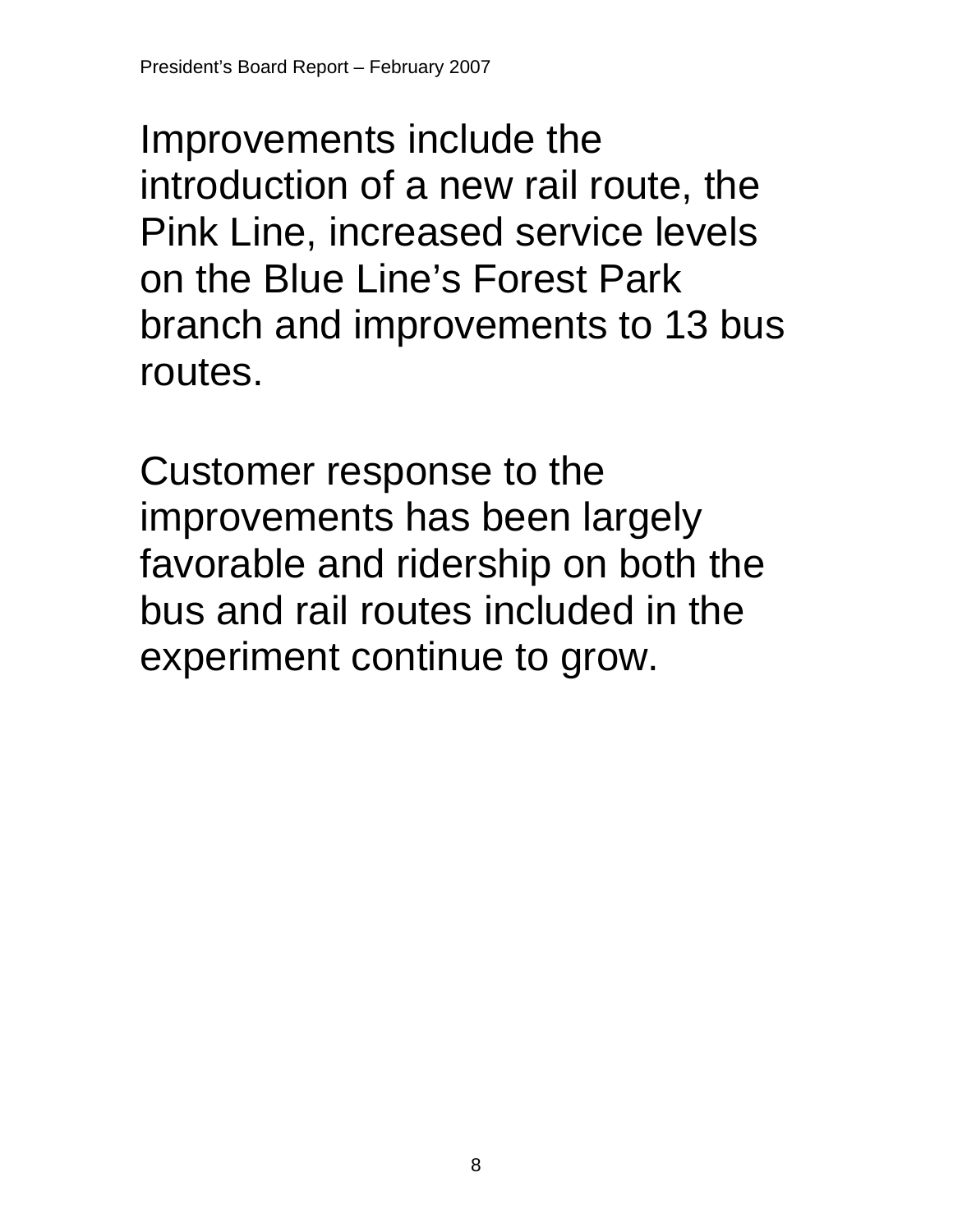Improvements such as the current initiative to expand capacity on the Brown Line will allow CTA to accommodate even more customers in the future.

With high gas prices and congested roadways, CTA's ridership increases demonstrate that people want more transit, not less.

As the RTA has noted, 2007 is the year for decision.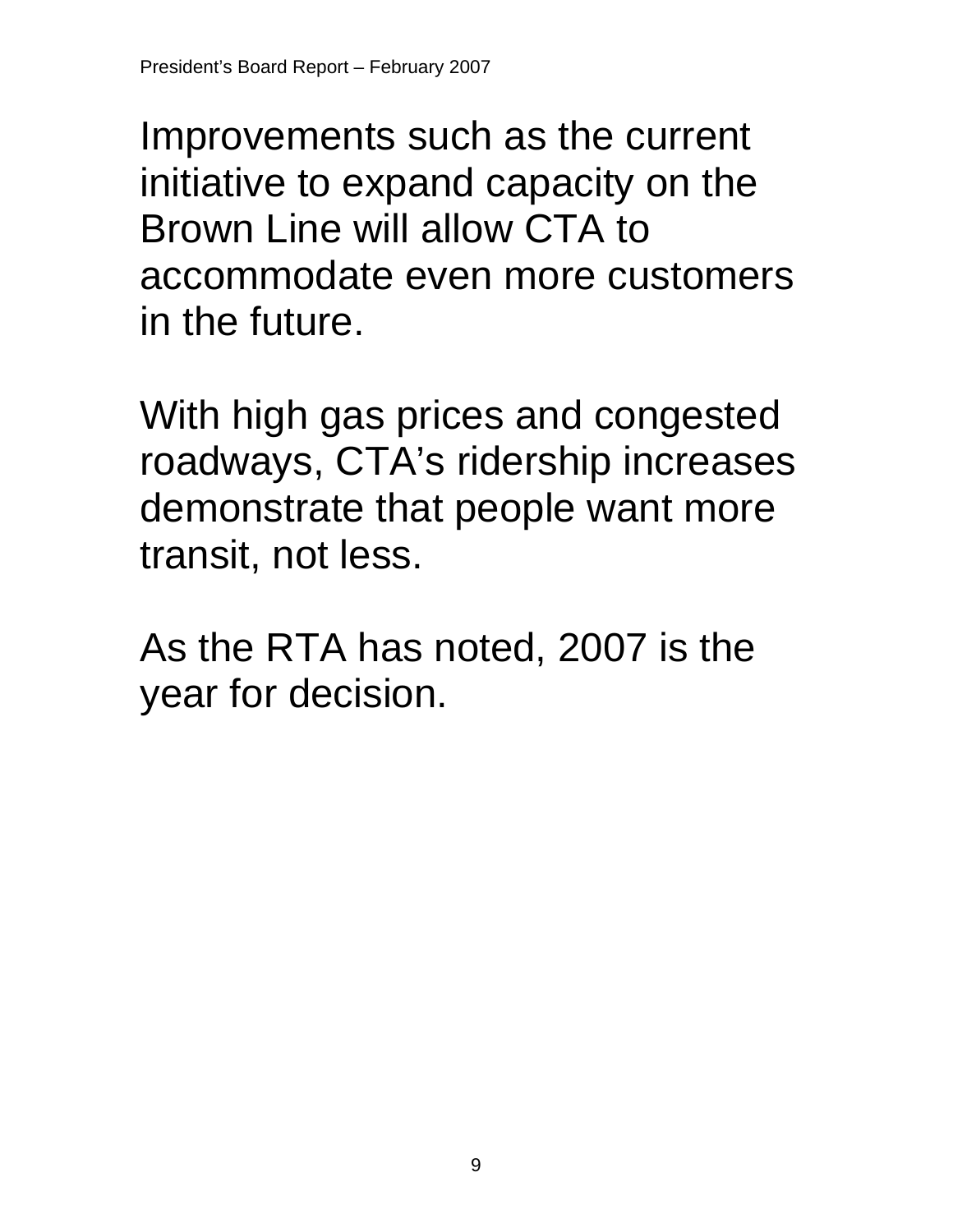After several years without state capital funding for transit and more than 23 years without sufficient operating funding, it is time for the region, and the state, to focus on funding transit at an appropriate level in order to expand service and fight growing traffic congestion.

 $\overline{\phantom{a}}$   $\overline{\phantom{a}}$   $\overline{\phantom{a}}$   $\overline{\phantom{a}}$   $\overline{\phantom{a}}$   $\overline{\phantom{a}}$   $\overline{\phantom{a}}$   $\overline{\phantom{a}}$   $\overline{\phantom{a}}$   $\overline{\phantom{a}}$   $\overline{\phantom{a}}$   $\overline{\phantom{a}}$   $\overline{\phantom{a}}$   $\overline{\phantom{a}}$   $\overline{\phantom{a}}$   $\overline{\phantom{a}}$   $\overline{\phantom{a}}$   $\overline{\phantom{a}}$   $\overline{\$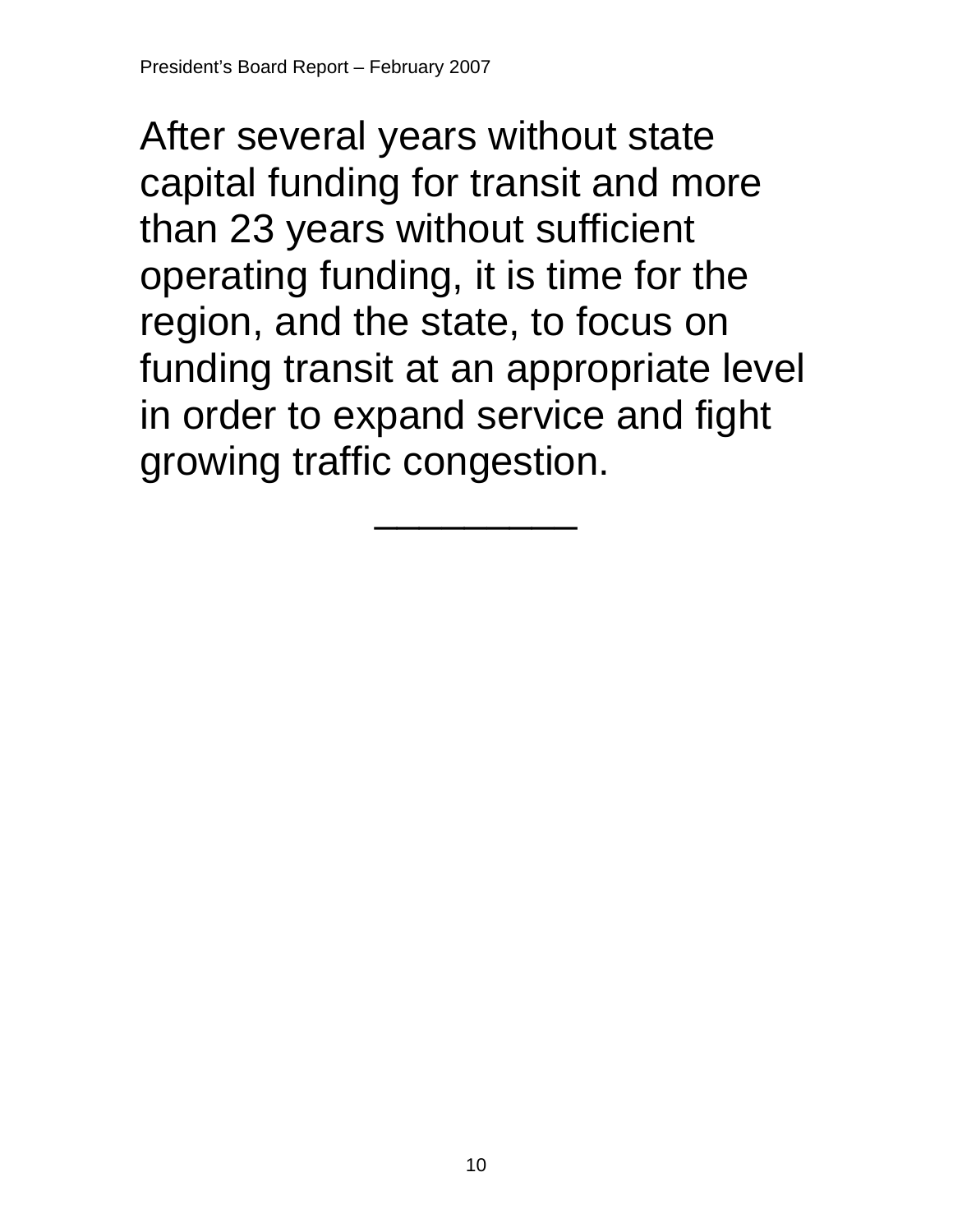Shortly after the January Board meeting, Mayor Richard M. Daley lead an event to unveil the first of 20 new diesel-electric hybrid buses we have received for testing on our system.

The hybrid buses are powered by both a diesel engine and electric motor for improved fuel efficiency.

In total, CTA will receive 20 hybrid buses equipped with two different drive systems.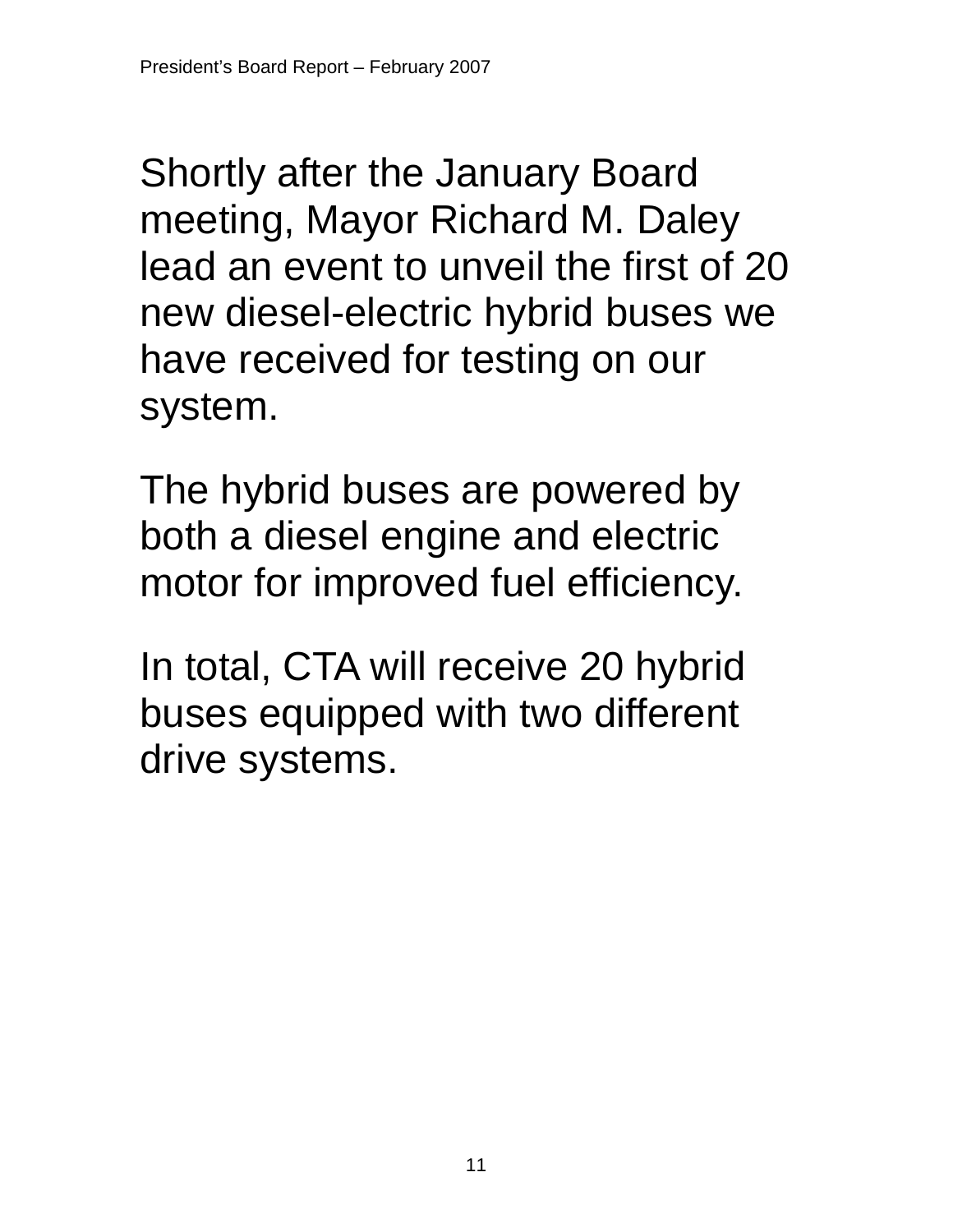The hybrid buses are expected to improve fuel efficiency, anywhere from 10 to 40 percent. And in this climate of high fuel prices, reduction in fuel use will help the CTA's bottom line and prove environmentally beneficial as well.

Hybrid technology also can reduce emissions by as much as 90 percent compared to a diesel powered bus which will help CTA to further reduce the impact of its fleet on the environment.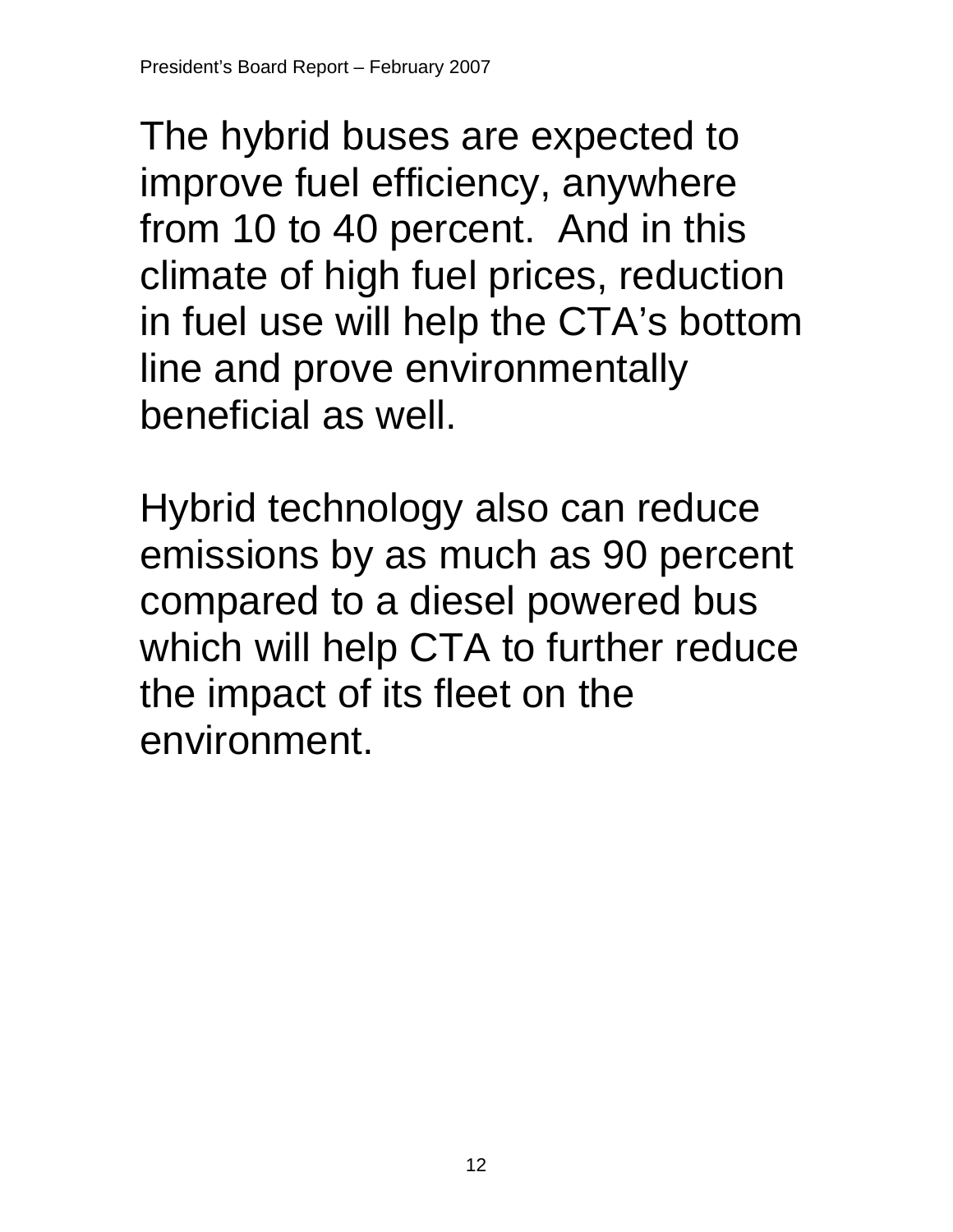We will be evaluating the performance of these hybrid buses in Chicago's extreme weather conditions and compare the two types of drive systems to determine if hybrid buses are suitable as future additions to CTA's fleet.

Other new buses in our fleet are equipped with low-emission engines that produce 60 percent fewer emissions than the buses they are replacing, so if the hybrids perform well, we have the potential for emission levels to fall even further.